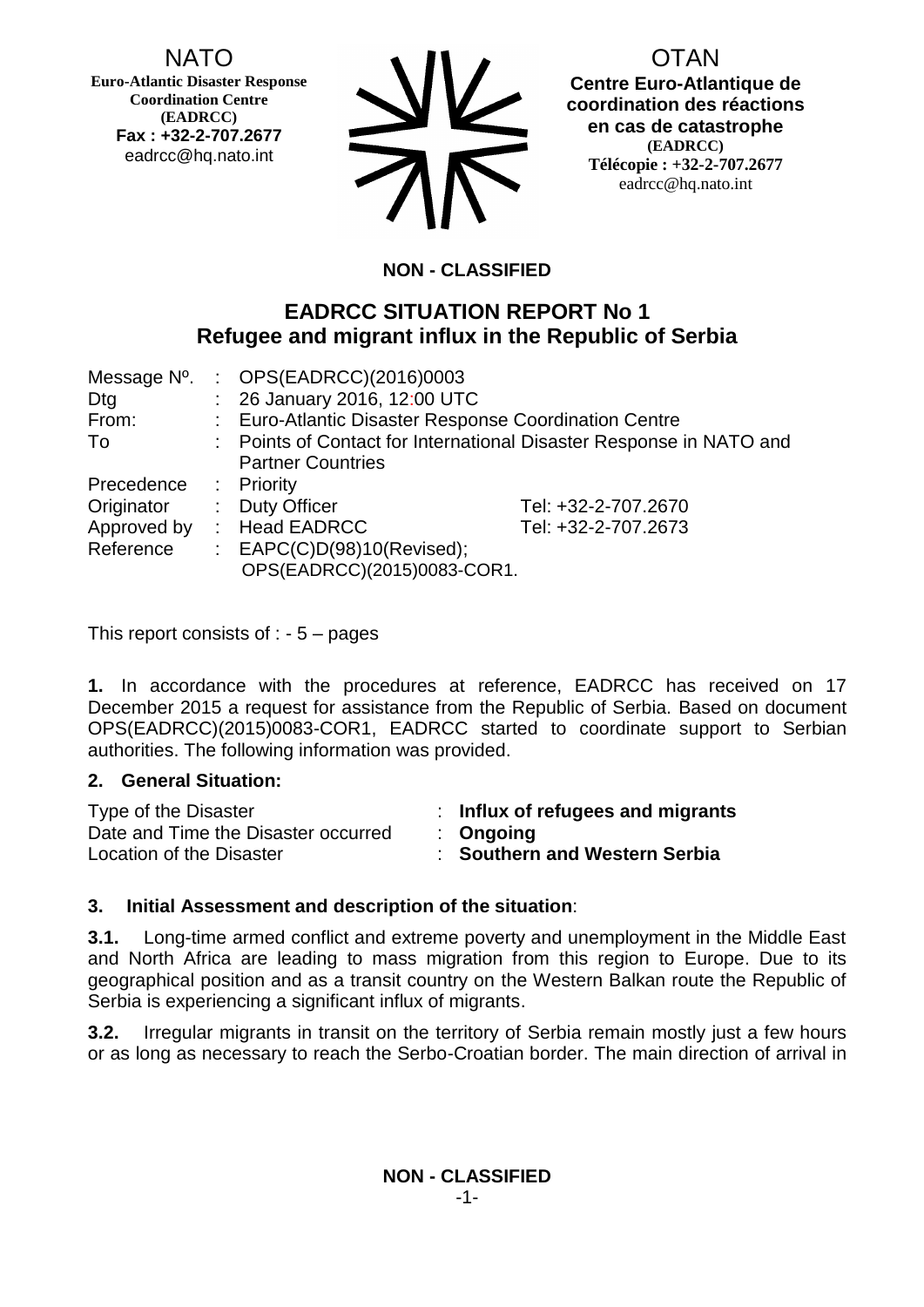

Serbia is from the former Yugoslav Republic of Macedonia<sup>1</sup>. The main route of migration flow goes to Croatia, primarily to the border crossings of Šid, Sot and Berkasovo.

**3.3.** Since the beginning of 2015, approximately 600.000 people crossed the state border with the former Yugoslav Republic of Macedonia<sup>1</sup> of which the largest number of nationals are from Syria and Afghanistan. Over 50 percent of the total number of migrants are from Syria, while approximately 30% of them are from Afghanistan; with regard to gender over 70 percent of migrants who passed through Serbia were male.

**3.4.** Migrants mainly from Syria and Afghanistan are transiting Serbia determined to cross into Croatia following the route towards North and Western Europe. During the first 10 days of 2016 with temperatures much higher than usual for this period of the year over 22.000 irregular migrants were detected and the trend of approximately 2,500 crossings per day that was registered in December 2015 continues in January 2016. This trend is expected to continue regardless of mostly low temperatures foreseen for the rest of January. Aside from the regular capacities of the Commissariat for Refugees and Migration of the Republic of Serbia in five existing accommodation centres (Banja Koviljaca, Bogovadja, Sjenica, Tutin, Krnjaca) with 810 beds, capacities in these centres were further expanded to 1,010 beds at present to cope with an increased influx of migrants.

### **4. National resources available for disaster response and measures taken:**

**4.1.** In order to cope with the constant arrival of refugees and migrants transiting through the country, the Government of Serbia has decided to open an additional reception centre in Bujanovac, some 30km north of Presevo. Transport from the southern border to the reception centres in Presevo and Bujanovac is facilitated by train.

**4.2.** The Serbian Ministry of Labour and Social Affairs and the Commissariat for Refugees and Migration are the primary responsible authorities for migrants. They presented a Crisis Response Plan to the Government of the Republic of Serbia, which was adopted by the Serbian Government at the beginning of September 2015.

**4.3.** Representatives from the Ministry of Interior, Commissariat for Refugees and Migration, Ministry of Health, Ministry of Labour and Social Affairs and other relevant organizations provide assistance to the migrants in all open reception centres in Serbia.

**4.4.** Due to the overstretched national capacities and in light of the winter season additional humanitarian assistance is necessary.

**4.5.** In order to respond to the increasing influx of migrants and to ensure additional capacities for their accommodation both across the route of movement, and in case of prolonged stay, additional transit centers (Presevo, Sid, Sombor, Kikinda, Subotica, Bosilegrad, Dimtrovgrad, Negotin, Pirot, Zajecar, Bujanovac) will be opened as soon as possible.

#### **5. Assistance provided by Allied and partner nations and International organizations:**

**5.1** On 21 September 2015 the Republic of Serbia activated the Union Civil Protection Mechanism for help in coping with migrant crisis. Nine EU countries have so far provided humanitarian assistance.

<sup>1</sup> <sup>1</sup> Turkey recognizes the Republic of Macedonia with its constitutional name.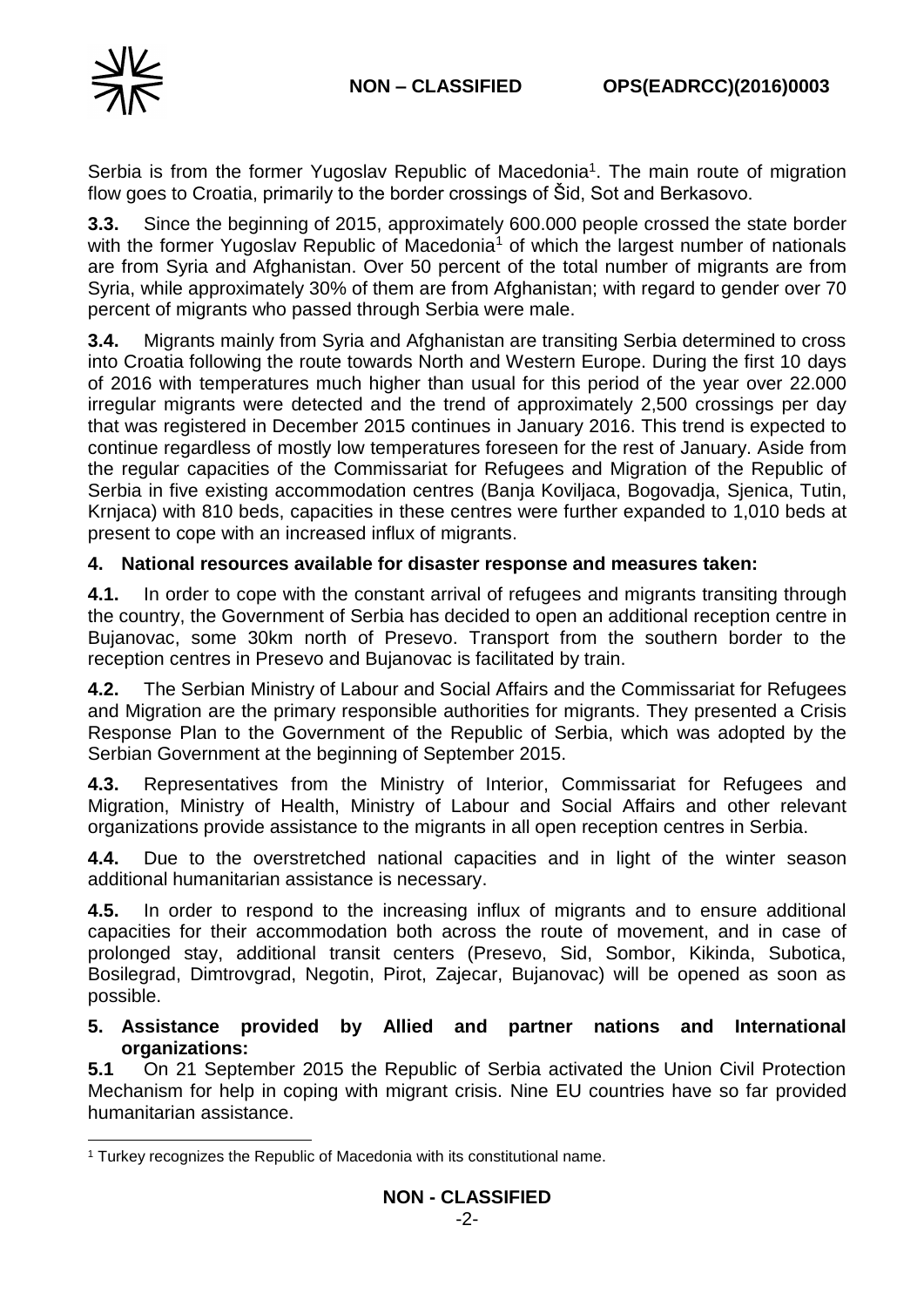

**5.2** On 22 January 2016, **Portugal** offered 300 sets of bed clothes and 20 winter tents for 6-8 persons in response to the request circulated by the EADRCC.

## **The following requirements for international assistance have been identified:**

|                         | List of Needs -17 December 2015                            |                         |  |  |
|-------------------------|------------------------------------------------------------|-------------------------|--|--|
| No.                     | <b>Items</b>                                               | Quantity                |  |  |
| $\mathbf 1$             | Mobile showers                                             | 40                      |  |  |
| $\overline{2}$          | Mobile toilets                                             | $\overline{40}$         |  |  |
| 3                       | Mobile kitchens                                            | 20                      |  |  |
| $\overline{\mathbf{4}}$ | Pillow                                                     | 8.000                   |  |  |
| $\overline{5}$          | <b>Bed clothes</b>                                         | 8.000                   |  |  |
| 6                       | Sleeping bags                                              | 3.000                   |  |  |
| $\overline{7}$          | Pads                                                       | 3.000                   |  |  |
| 8                       | Container for accommodation of persons                     | 34                      |  |  |
| 9                       | Protective gloves                                          | 24.000                  |  |  |
| 10                      | Protective masks                                           | 35.000                  |  |  |
| 11                      | Diesel generators min. 6kW                                 | 10                      |  |  |
| 12                      | Electric mud pumps 5 kW, 40-50 I per second                | 4                       |  |  |
| 13                      | Winter tents -240m2                                        | 30                      |  |  |
| 14                      | Winter tents for 6-8 persons                               | 200                     |  |  |
| 15                      | Living containers with heating<br>200                      |                         |  |  |
| 16                      | Sanitary containers (equipped with toilets and             | 60                      |  |  |
|                         | showers)                                                   |                         |  |  |
| 17                      | Heaters for tents on solid fuels                           | 300                     |  |  |
|                         | $\overline{4.000}$ pairs<br>18<br>Rubber boots - knee high |                         |  |  |
| 19                      | Disposable raincoats (PVC)                                 | 80.000                  |  |  |
| 20                      | Foldable beds with mattresses                              | 1.000                   |  |  |
| 21                      | <b>Bunkbeds with mattresses</b>                            | 4.000                   |  |  |
| $\overline{22}$         | <b>Hygenic kits</b>                                        | 4.000                   |  |  |
| 23                      | Terrain 4x4 vehicles                                       | 25                      |  |  |
| 24                      | Mini vans                                                  | 12                      |  |  |
| 25                      | <b>Buses</b>                                               | $\overline{\mathbf{4}}$ |  |  |
| 25                      | Ambulances                                                 | 5                       |  |  |
| 26                      | Oil                                                        | 10 <sub>t</sub>         |  |  |
| 27                      | <b>Diesel Fuel</b>                                         | 10 <sub>t</sub>         |  |  |
| 28                      | Train                                                      | locomotive + 2-3 wagons |  |  |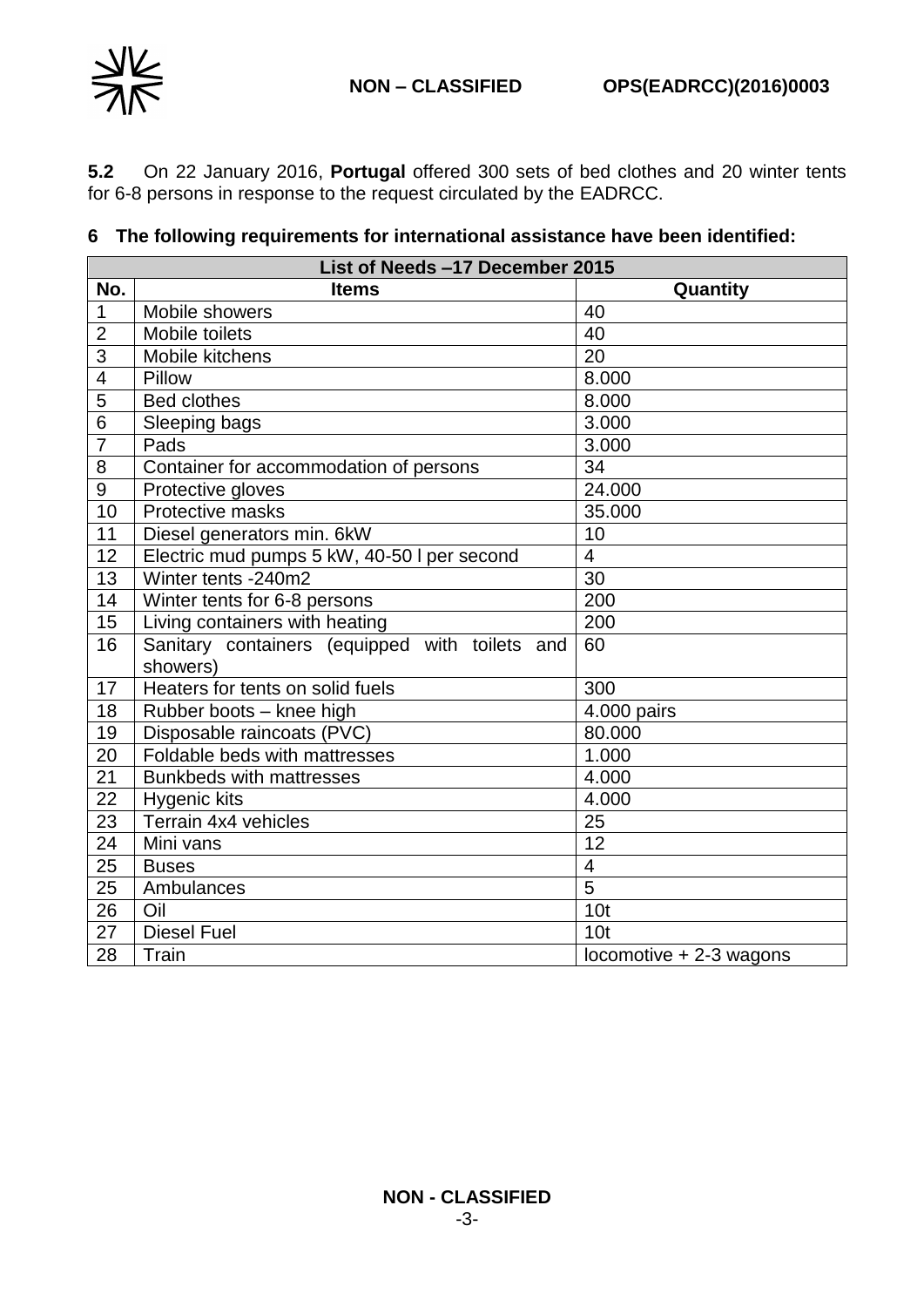

## **7 Points of Entry:**

Border crossings at Batrovci (CRO- SRB) and Horgoš (HU-SRB)



### **8 Recipient and Delivery point:**

**8.1** The recipient: the Commissariat for Refugees and Migration of the Republic of Serbia.

**8.2** The address of the Commissariat HQ that should be specified in a certificate of donation is: 4 Narodnih heroja Street, Belgrade 11070.

**8.3** Also if possible due to the request of Serbian customs administration the certificate of donation/ proforma invoice should include the exact quantity and value of donation in total sum as well as for single items.

**8.4** The address of the warehouse designated for the delivery is: Novo Doba bb, Irig 22406